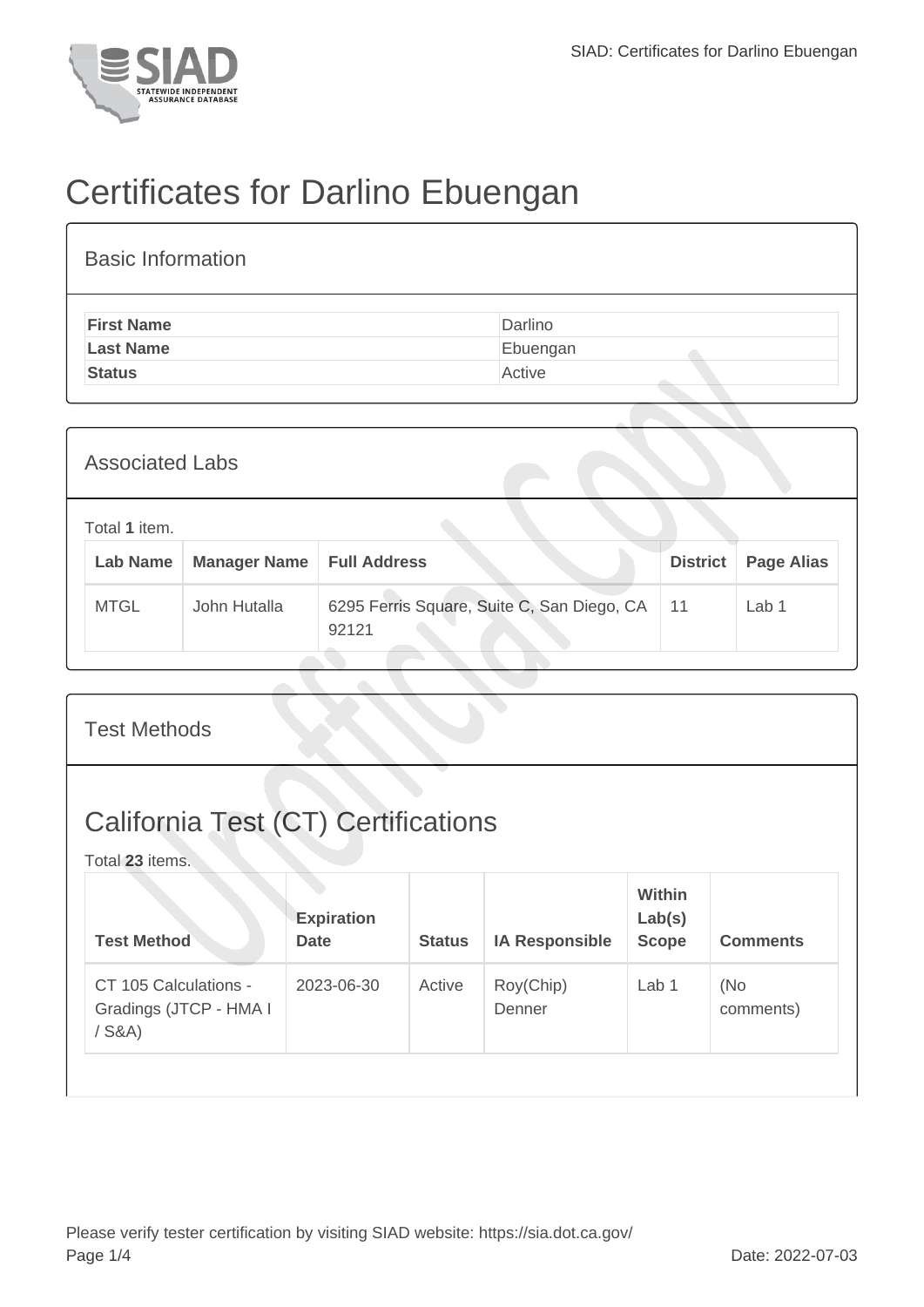

| <b>Test Method</b>                                                                          | <b>Expiration</b><br><b>Date</b> | <b>Status</b>  | <b>IA Responsible</b> | <b>Within</b><br>Lab(s)<br><b>Scope</b> | <b>Comments</b>   |
|---------------------------------------------------------------------------------------------|----------------------------------|----------------|-----------------------|-----------------------------------------|-------------------|
| CT 106 Definitions -<br>Specific Gravity (SpG)                                              | 2023-06-30                       | Active         | Roy(Chip)<br>Denner   | Lab <sub>1</sub>                        | (No<br>comments)  |
| CT 125 AGG Sampling -<br><b>AGGREGATES (JTCP -</b><br><b>HMA I / S&amp;A)</b>               | 2019-08-01                       | Expired        | Roy(Chip)<br>Denner   | Lab <sub>1</sub>                        | (No)<br>comments) |
| CT 125 AGG Sampling -<br><b>AGGREGATES</b>                                                  | 2023-12-15                       | Active         | Roy(Chip)<br>Denner   | (No lab)                                | (No)<br>comments) |
| CT 125 GEN Sampling -<br><b>GENERAL</b>                                                     | 2021-12-16                       | <b>Expired</b> | Roy(Chip)<br>Denner   | Lab <sub>1</sub>                        | (No<br>comments)  |
| CT 125 HMA Sampling -<br>HMA (JTCP - HMA I)                                                 | 2019-08-01                       | Expired        | Roy(Chip)<br>Denner   | Lab <sub>1</sub>                        | (No<br>comments)  |
| CT 125 HMA Sampling -<br><b>HMA</b>                                                         | 2023-12-15                       | Active         | Roy(Chip)<br>Denner   | (No lab)                                | (No)<br>comments) |
| CT 201 Sample<br>Preparation - Soil and<br>Aggregates (JTCP -<br><b>S&amp;A)</b>            | 2023-06-30                       | Active         | Roy(Chip)<br>Denner   | Lab 1                                   | (No<br>comments)  |
| CT 202 Sieve analysis -<br><b>Fine and Coarse</b><br>Aggregates (JTCP -<br><b>S&amp;A</b> ) | 2019-08-08                       | <b>Expired</b> | Roy(Chip)<br>Denner   | Lab 1                                   | (No<br>comments)  |
| CT 216 Relative<br>Compaction - Soils and<br>Aggregates (JTCP -<br><b>S&amp;A)</b>          | 2019-11-14                       | <b>Expired</b> | Roy(Chip)<br>Denner   | Lab 1                                   | (No<br>comments)  |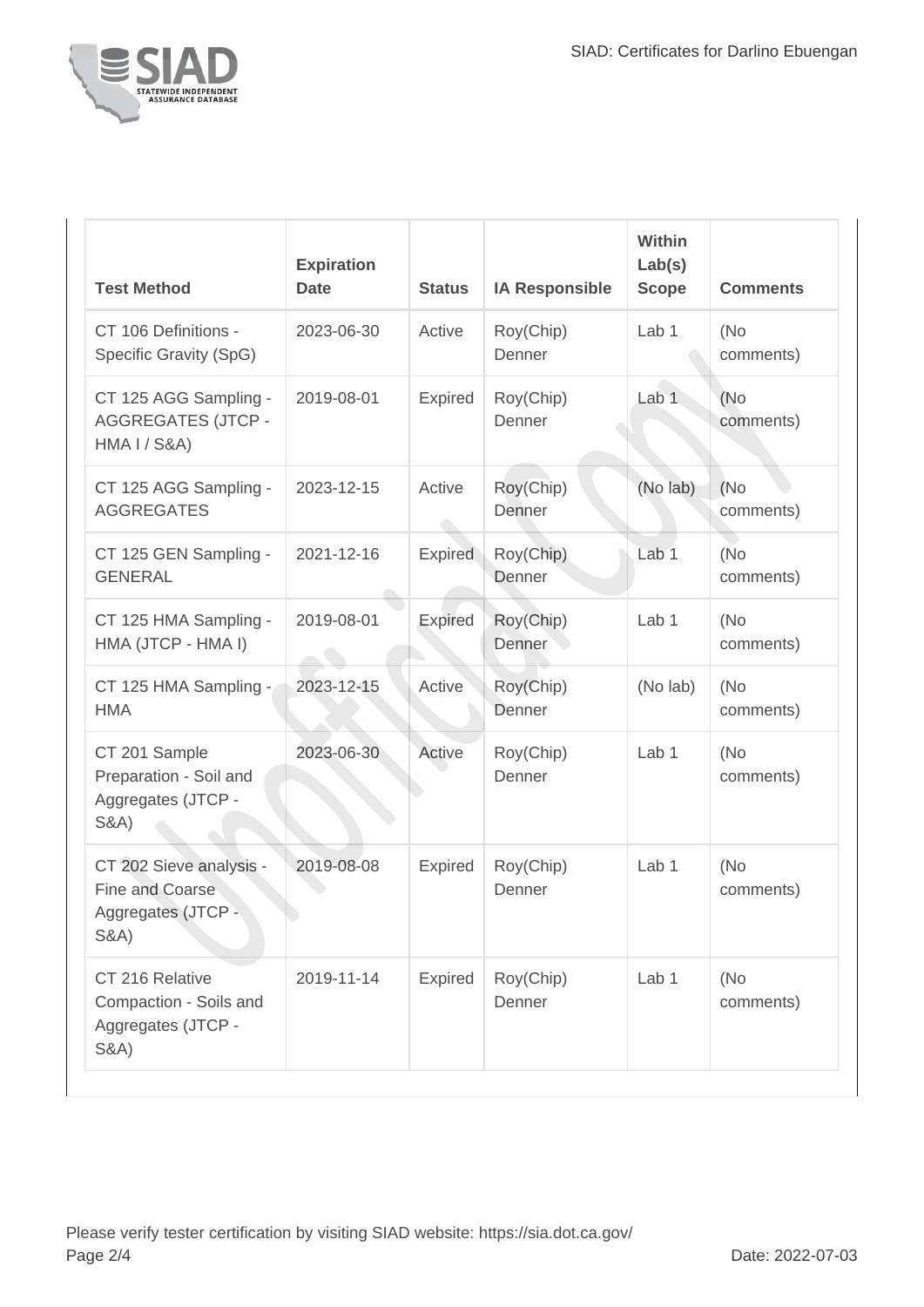

| <b>Test Method</b>                                                              | <b>Expiration</b><br><b>Date</b> | <b>Status</b>  | <b>IA Responsible</b> | Within<br>Lab(s)<br><b>Scope</b> | <b>Comments</b>   |
|---------------------------------------------------------------------------------|----------------------------------|----------------|-----------------------|----------------------------------|-------------------|
| CT 217 Sand Equivalent<br>$(JTCP - S&A)$                                        | 2019-08-08                       | Expired        | Roy(Chip)<br>Denner   | Lab <sub>1</sub>                 | (No)<br>comments) |
| CT 226 Moisture<br>Content - Soils and<br>Aggregates (JTCP -<br><b>S&amp;A)</b> | 2019-11-14                       | <b>Expired</b> | Roy(Chip)<br>Denner   | Lab <sub>1</sub>                 | (No)<br>comments) |
| CT 227 Cleanness Value<br>$(JTCP - S&A)$                                        | 2019-08-08                       | <b>Expired</b> | Roy(Chip)<br>Denner   | Lab <sub>1</sub>                 | (No<br>comments)  |
| CT 231 Relative<br>Compaction - Nuclear<br>Gage                                 | 2023-12-15                       | Active         | Roy(Chip)<br>Denner   | Lab <sub>1</sub>                 | (No)<br>comments) |
| CT 375 AC Density by<br>Nuclear Gage                                            | 2023-12-15                       | Active         | Roy(Chip)<br>Denner   | Lab <sub>1</sub>                 | (No)<br>comments) |
| CT 504 Air Content of<br>PCC - Pressure Method<br>(JTCP - PCC)                  | 2025-06-19                       | Active         | Sarbjit Grewal        | Lab <sub>1</sub>                 | (No)<br>comments) |
| CT 518 Unit Weight -<br>PCC (JTCP - PCC)                                        | 2025-06-19                       | Active         | Sarbjit Grewal        | Lab <sub>1</sub>                 | (No<br>comments)  |
| CT 533 Ball Penetration<br>- PCC                                                | 2018-12-06                       | <b>Expired</b> | Roy(Chip)<br>Denner   | Lab <sub>1</sub>                 | (No)<br>comments) |
| CT 539 Sampling Fresh<br>Concrete (JTCP - PCC)                                  | 2025-06-19                       | Active         | Sarbjit Grewal        | Lab <sub>1</sub>                 | (No<br>comments)  |
| CT 540 Making<br>Cylinders - PCC (JTCP -<br>PCC)                                | 2025-06-19                       | Active         | Sarbjit Grewal        | Lab 1                            | (No)<br>comments) |